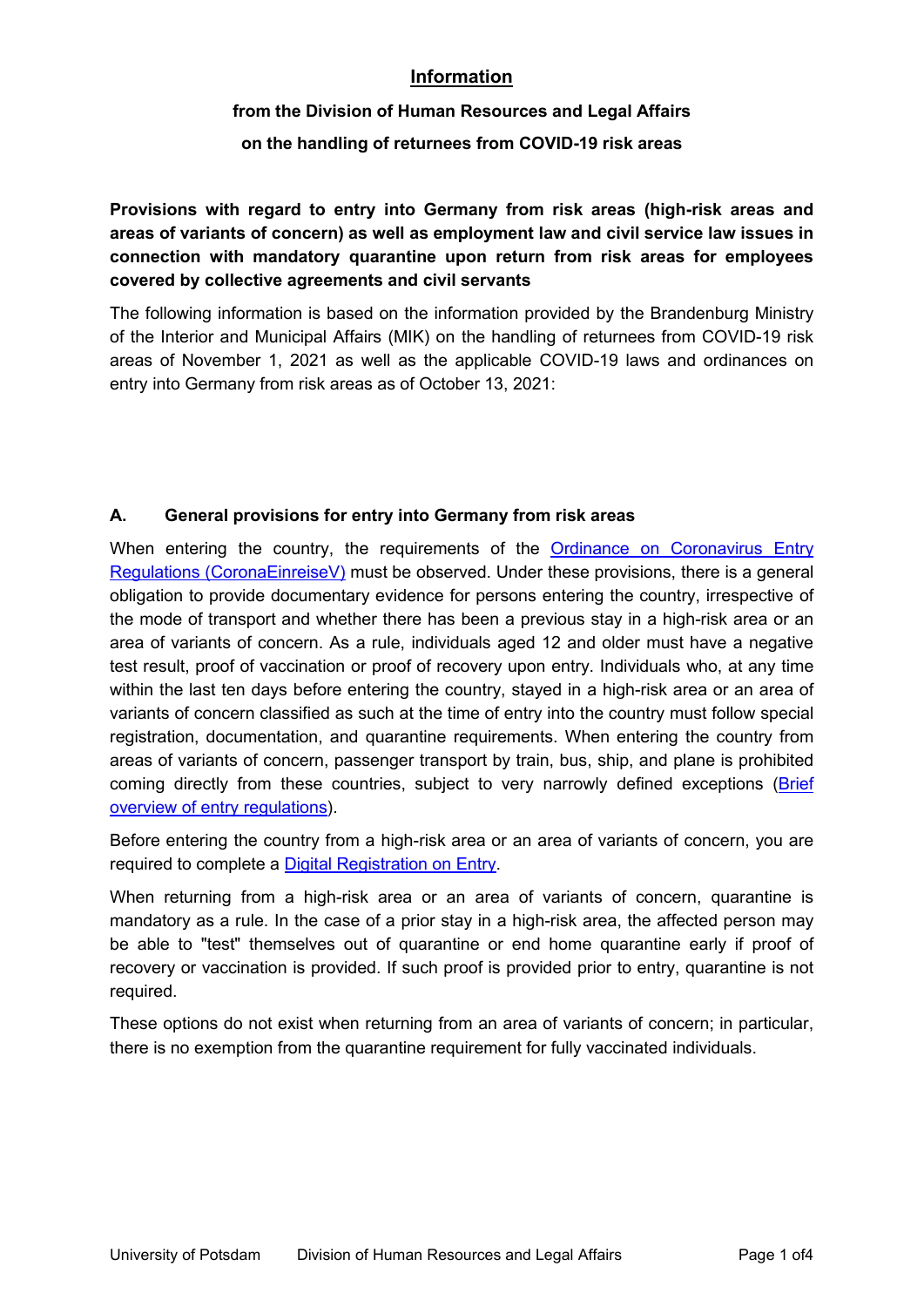It should be noted that as of November 1, 2021, employees will no longer receive compensation pursuant to Section 56 (1) sentence 1 and 2 of the Infection Protection Act if the order for quarantine and the associated loss of earnings could have been avoided by taking advantage of a vaccination against COVID-19 or by not undertaking an avoidable trip to a risk area that was already classified as such at the time of departure. A trip is considered avoidable if at the time of departure there were no compelling reasons for the trip that could not be postponed (e.g. birth of your own child, death of a close relative like your parent, grandparent, or child).

The employer is entitled to obtain proof of vaccination status or, if applicable, recovered status, or must determine if vaccination is not possible for medical reasons. A medical certificate or an official declaration by the employee may be submitted as proof of a medical contraindication.

### **B. Mandatory quarantine after entry from a high-risk area**

A fundamental distinction must be made as to whether the destination to which the employee travels was declared a risk area or an area of variant of concern (I.) before entry or (II.) at a later time during the stay. It is therefore the responsibility of every employee to consult the website of the Federal Foreign Office [\(https://www.auswaertiges](https://www.auswaertiges-amt.de/de/ReiseUndSicherheit/covid-19/2296762) amt.de/de/ReiseUndSicherheit/covid-19/2296762) or the Robert Koch Institute [\(https://www.rki.de/DE/Content/InfAZ/N/Neuartiges\\_Coronavirus/Risikogebiete\\_neu.html\)](https://www.rki.de/DE/Content/InfAZ/N/Neuartiges_Coronavirus/Risikogebiete_neu.html) before his or her trip to find out whether, due to the vacation destination, an order for isolation (quarantine) with a fine is to be expected upon return in accordance with the applicable CoronaEinreiseV.

### **I. The area had already been declared a risk area before the employee's entry**

The deliberate acceptance of the subsequent quarantine order (Sections 611a, 241 (2) BGB (German Civil Code)) – which is mandatory and subject to a fine in case of non-compliance – constitutes a breach of duty which has the following effects on the employee's claim for remuneration or compensation:

### 1. Continued payment of remuneration

Continued payment of remuneration is excluded as a rule if working from home, teleworking, or mobile office are not possible. The employee has, after all, culpably caused his or her de facto inability to fulfill his or her contractual employment duties due to the legally mandated quarantine order.

Should the employee actually fall ill with COVID-19 during the quarantine, there is, as a rule, also no entitlement to continued payment of remuneration due to illness, because the employee deliberately caused the illness through, at least, gross negligence by traveling to a declared risk area for coronavirus.

### 2. Loss of earnings according to Section 56 IfSG (Protection against Infection Act)

As a rule, there will be no claim for compensation for loss of earnings despite quarantine orders due to the deliberate entry into a high-risk area for coronavirus, because the quarantine order was avoidable.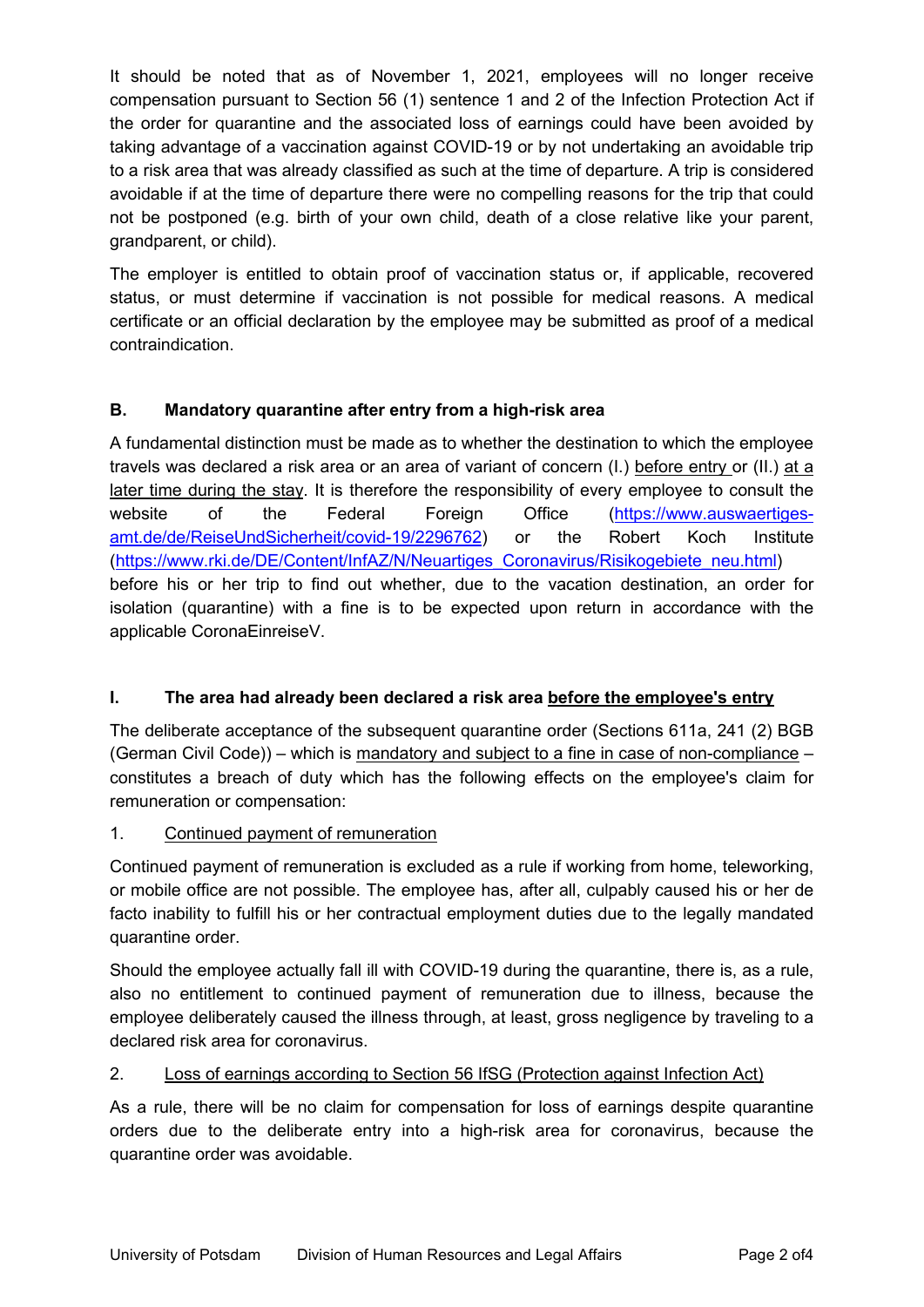As a result, before entering a COVID-19 risk area, it is the employee's responsibility to ensure that he or she can perform his or her work from home, via telework, or mobile office during the subsequent quarantine at home, or that he or she can use up appropriate working time credits and/or vacation days in order to avoid losing his or her entitlement to remuneration.

## **II. Continued payment of remuneration if the area was declared ahigh-risk area only after the employee's entry**

In principle, the employee is entitled to receive compensation (loss of earnings) in accordance with Section 56 IfSG in this case, which is to be paid by the employer for a period of up to six weeks. Instead of the loss of earnings in accordance with Section 56 IfSG, the employee will receive extra-tariff continued remuneration in accordance with the Continued Remuneration Act. However, the employer shall consider whether the activity can be performed during the quarantine by working from home, teleworking, or mobile office, or whether time credits (not vacation days) can be used.

### **III. Further measures of the employer**

Even if no quarantine or a shortened quarantine is ordered due to proof of vaccination or an existing negative test result, the employer may still release the employee from work duties for up to 14 days as a precautionary measure in individualcases. The entitlement to remuneration remains unaffected, as a rule. In this case, too, it must first be determined whether the employee can perform his or her work from home, via teleworking, or mobile office. Time credits, overtime, or vacation days do not have to be used up.

The employer is entitled to ask employees returning from a private stay abroad whether they have stayed in a COVID-19 risk area. He or she may also order employees to report to the employer, before taking up their duties, that they are returning from a high-risk area so that the employer can take appropriate measures to protect other employees effectively.

### **IV. Legal situation for civil servants**

Civil servants who go on vacation to an officially designated risk area for coronavirus and who therefore know in advance that they will be subject to quarantine upon their return must, in advance, clarify with their department whether it is possible to work from home during the quarantine period or whether the vacation can be extended or another form of paid leave (working time credit) can be claimed. Otherwise, this will be considered a breach of duty.

If in such cases civil servants do not resume their duties in time after the end of an approved vacation leave, a culpable absence from work is to be assumed, which results in the loss of the right to remuneration (Section 61 (3) LBG (Civil Servants of the Land of Brandenburg Act), Section 9 BbgBesG (Brandenburg Remuneration Act)). In case of a foreseeable quarantine there is no justification for this.

The consequences of the decision to travel privately to a risk area are therefore to be borne by the civil servant.

In the case of a subsequent declaration of the area as high-risk, the above provisions for employees covered by collective bargaining agreements shall apply mutatis mutandis.